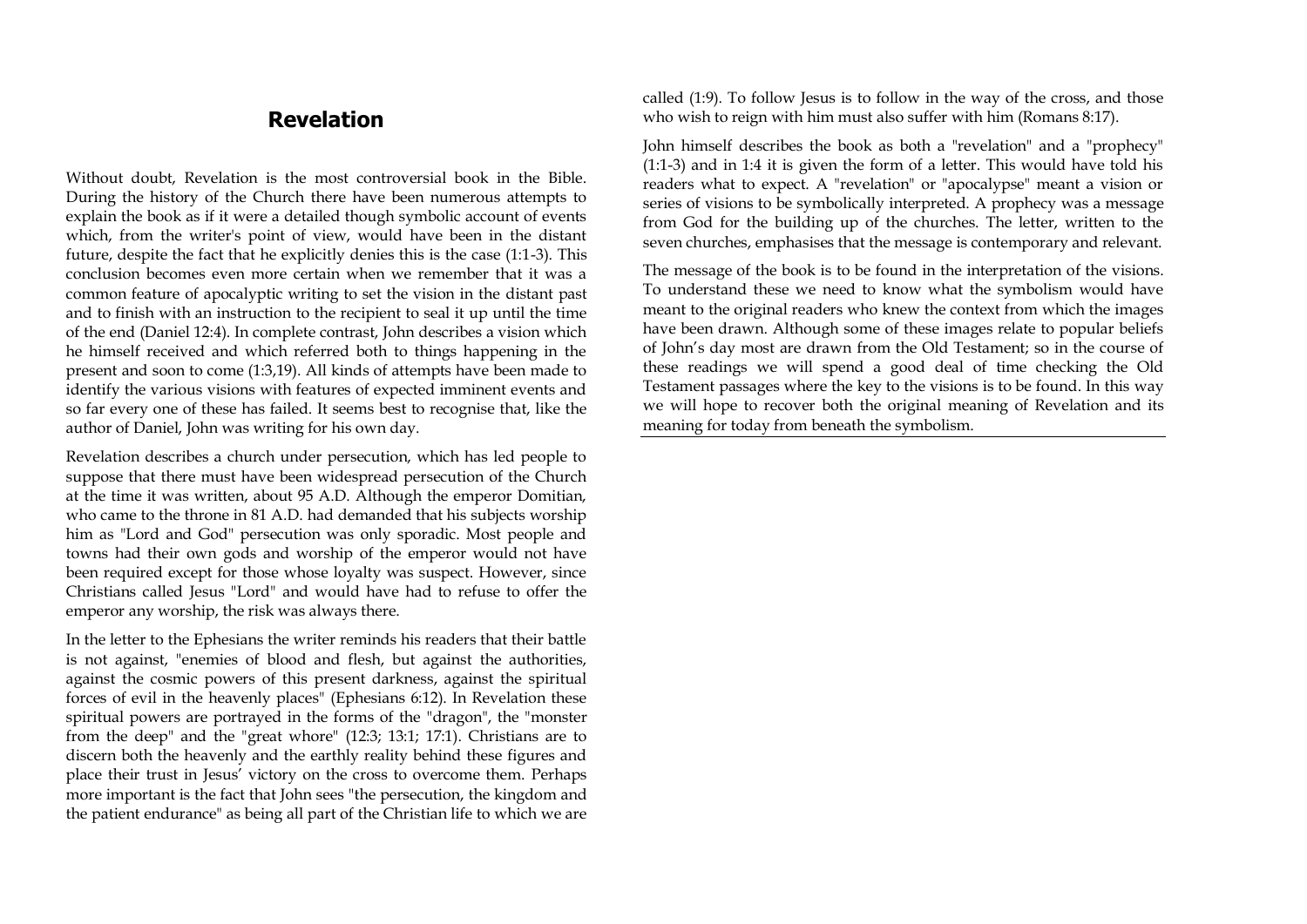# **Day 334. Psalm 89; Revelation 1**

# **The Faithful Witness**

### **Psalm 89**

God the Creator is enthroned in heaven among the "holy ones," the angels who do his will (89:5-7). He has established his king on earth, whom he has named as his Son (89:26-27). He has made an everlasting covenant with him and will not take his love from him (89:28-29). He will rule on earth on God's behalf and all his enemies will serve him (89:20-23).

These promises are recalled by the covenant community in a time of suffering. Their prayer is to see them fulfilled in their own day.

# **Revelation 1**

The opening chapter plunges us straight into the complex imagery of Revelation with a description of the Sender, Jesus himself (1:1). The description of who Jesus is is a microcosm of the message of the whole book.

- $\bullet$  He is the faithful witness (1:5). The word for "witness" is the same as that for "martyr." Jesus is the one who has faced death for us at the hands of political rulers. He made the "good confession" in the presence of Pontius Pilate (1 Timothy 6:13) and Christians are called to risk death for that confession, that Jesus is Lord (Acts 4:23-31).
- He is triumphant over death (1:5,18). "Firstborn" has two senses. It implies that Jesus is the first of many to rise from death, that his resurrection has paved the way for the resurrection of many more (Hebrews 2:9-15). It also means the pre-eminent one, in the same sense as Psalm 89:27, the one who by rising from death ascended to the highest place in earth or heaven (Romans 1:4; Philippians 2:9- 11). Not only has Jesus risen from death, but on leaving the place of the dead he took the keys with him. Now he is Lord of both the living and the dead (1:18; Romans 14:9).
- He is the ruler of kings on earth, fulfilling the hope of Psalm 89. The political powers at present persecuting the Church are not greater than Jesus. In fact they are under his control. References to Psalm 2,

in which God's anointed king rules the raging of the nations, abound throughout Revelation (12:5; 19:15).

- He loves us. This assurance is tremendously important. Christians called to endure need to know that Jesus loves them. His love is the covenant faithfulness which he does not remove from those to whom his promise has been made (Psalm 89:30-34). In the next two chapters some of the churches will be rebuked for their failings, but this does not mean that Jesus no longer loves them.
- He has freed us from our sins by his blood. The blood of the Lamb by which he has ransomed or purchased those who belong to him is a major theme of the book. The white robes which God's faithful people wear, symbolising their purity from sin, have been washed in the Lamb's blood (7:14). It is his blood that overcomes the evil one (12:11). Jesus' death on the cross lies at the heart of the book as the action by which God reclaims his Bride and sets the world free from the domination of sin.
- We are a kingdom and priests, destined to rule with Jesus (2:26-27; 3:21). Those who endure with Jesus in his trials will rule with him in his kingdom (Luke 22:28-30). But as priests they are also mediators, whose vocation includes enduring persecution in a world opposed to God, as Jesus had to do (1 Timothy 3:12-13; Hebrews 12:3-11; 1 Peter 4:12-14).
- He is "coming" (1:7). Here Jesus is pictured as the Son of Man of Daniel 7:13 and as the pierced one for whom the world will mourn of Zechariah 12:10 (see Matthew 24:30). The coming of the Son of Man is the time when God's faithful people inherit the kingdom. Throughout the book, John gives a two-fold sense to this "coming". It is something for which we must patiently wait (6:9-11). But it is also something which happens now. Now, Jesus is reigning over the nations (5:12-13; 15:3-4).
- The vision of Jesus in 1:12-16 is based on the description of the high priest's robes in Exodus 28:4 and 29:29, the angel who appeared to Daniel (Daniel 10:5-6), the "one like a son of man" enthroned above the cherubim in Ezekiel's vision (Ezekiel 1:26-27) and the Transfiguration (Mark 9:2-3). There is no one-to-one symbolism in the description. The whole thing evokes a background of divine splendour and worship.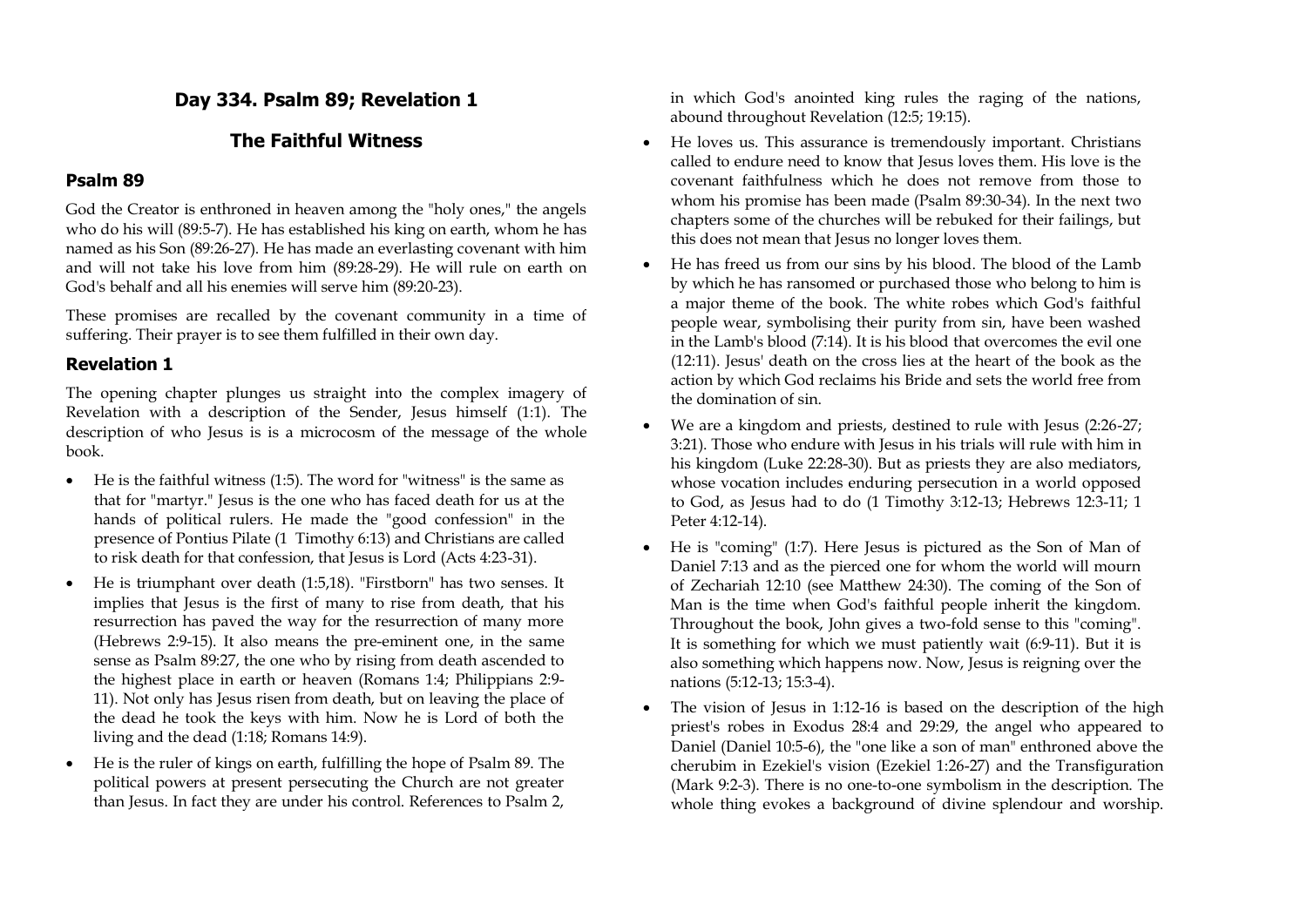Jesus has the splendour of God himself. Later, we see him reigning from the throne of God (5:13). The next few verses fill this out.

- $\bullet$  His word is the word of God (1:16), the sword with which he will strike down the nations.
- As God is the one who "was, and is, and is to come" (1:4), a reference to the divine name, "I am" (Exodus 3:14), Jesus is the First and the Last and the Living One (1:17-18). He, with God the Father, is Lord of both time and eternity.
- $\bullet$  He holds the seven stars in his hand (1:16,20) and walks among the seven lampstands (1:12-13). The lampstands symbolise the seven churches, based on the vision of Zechariah 4, where the sevenbranched lampstand stands for God's people, Israel. The churches are now the true Israel. As well as an earthly reality, symbolised by the lampstands, each church also has a heavenly representative or angel, just as Israel and the nations have their own angels in Daniel 10 - 11. The seven angels are symbolised by the seven stars in Jesus' hand. However frail they may appear, Jesus is present among the churches and they are in his care.
- John writes to them as a companion in the suffering, the kingdom and the endurance (1:9). For him, this sums up the Christian life. It is not just that earthly suffering precedes heavenly reign. The two go together and are one and the same thing. The vision of Revelation is that Jesus rules the universe from the cross.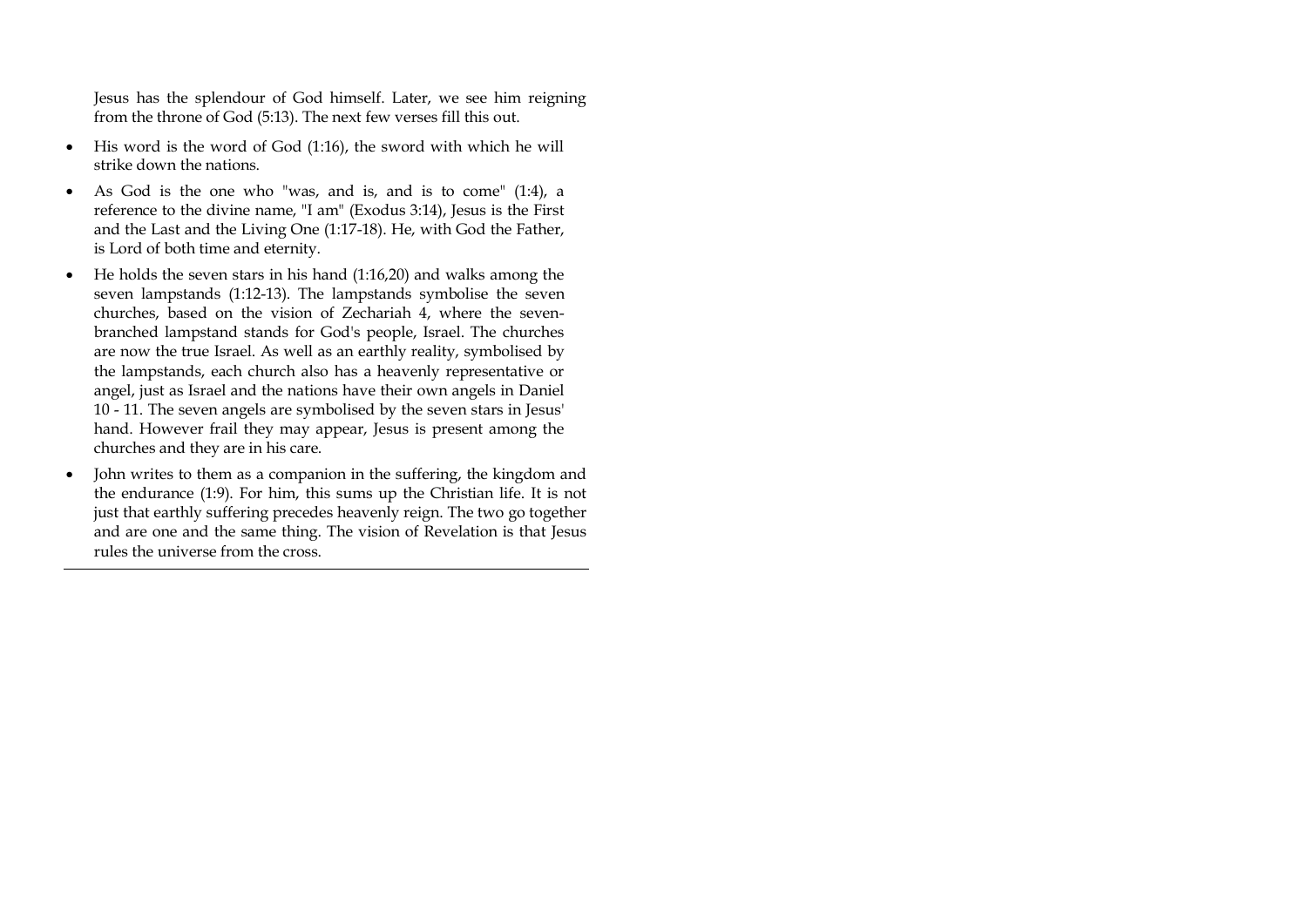## **Day 335. Psalm 50; Revelation 2 - 3**

### **The Letters to the Churches**

#### **Psalm 50**

God comes to sit in judgement on his covenant people (50:5-6). Some of them have forgotten the terms of the covenant and the character of God. They misunderstand the purpose of sacrificial worship. God calls them to repentance.

#### **Revelation 2 - 3**

These two chapters give us a picture of the situations to which the book as a whole is addressed, in which the problems were persecution, doctrinal error and loss of spiritual life. The order in which the letters to the churches are presented traces a circular route around the Lycus valley, now in Turkey, with Laodicea, the church receiving the strongest censure, reserved until last. The letters are written prophecy: they are the words of Jesus, given through the Spirit, alerting the churches to the way Jesus views their situation.

The book of Revelation as a whole has a three storey cosmology, with heaven above, earth beneath and under the earth the abyss, the source of evil, ultimately subject to God but implacably opposed to him. The angels are representatives of the churches in heaven, but although the letters are addressed to the angels it is the congregations on earth who are the real recipients. Each letter has a common structure:

 A description of Jesus, drawing on some aspect of the vision of chapter 1. In some cases the attribute of Jesus chosen has obvious relevance to the message of the letter: the one who walks among the lampstands (2:1) emphasises his presence with the churches and his knowledge of them and serves as introduction to all the letters; the First and the Last who died and rose again (2:8) addresses a church whose members may soon face death for their faith (2:10); the one whose words are a sharp double-edged sword (2:12) threatens to use the sword on the rebellious members of the church (2:16); the one who holds the seven spirits of God (3:1) calls the church to

spiritual renewal (3:2); the one who holds the key of David (3:7) will open a door for the church which no one can shut (3:8).

- Each letter then continues with the words, "I know." Jesus knows the situation of the churches. Some are poor (2:9), others wealthy (3:17); some are faithful (2:3,19; 3:8), others less so (3:2,15). Some are unable to discern error in their midst (2:14-16,20-25). Two churches face persecution from the Jews (2:9; 3:9). Others are spiritually weak and need renewal (2:5; 3:2,18). Before the vision of judgement on the world and its political rulers, judgement first comes to the church (1 Peter 4:17-19). Where they are weak or in error they are called to repent and change their ways (3:19). If they do not, the church will be removed, not because of outside pressure but by the Lord himself  $(2:5).$
- At the end of each letter is the promise to the conquerors, those who faithfully endure suffering and persecution. Again, in several cases there is an obvious reference to what has gone before: those who face martyrdom will not be hurt by the second death (2:10-11); those who are true to Jesus' name will receive their own new name (2:13,17). All involve some aspect of sharing in the life of Jesus. The various promises are seen fulfilled in 20:4-6 and 21:4-5, when the saints join Jesus in his reign. Like Jesus (Mark 13:12-13), John is calling the churches to stand firm until the end.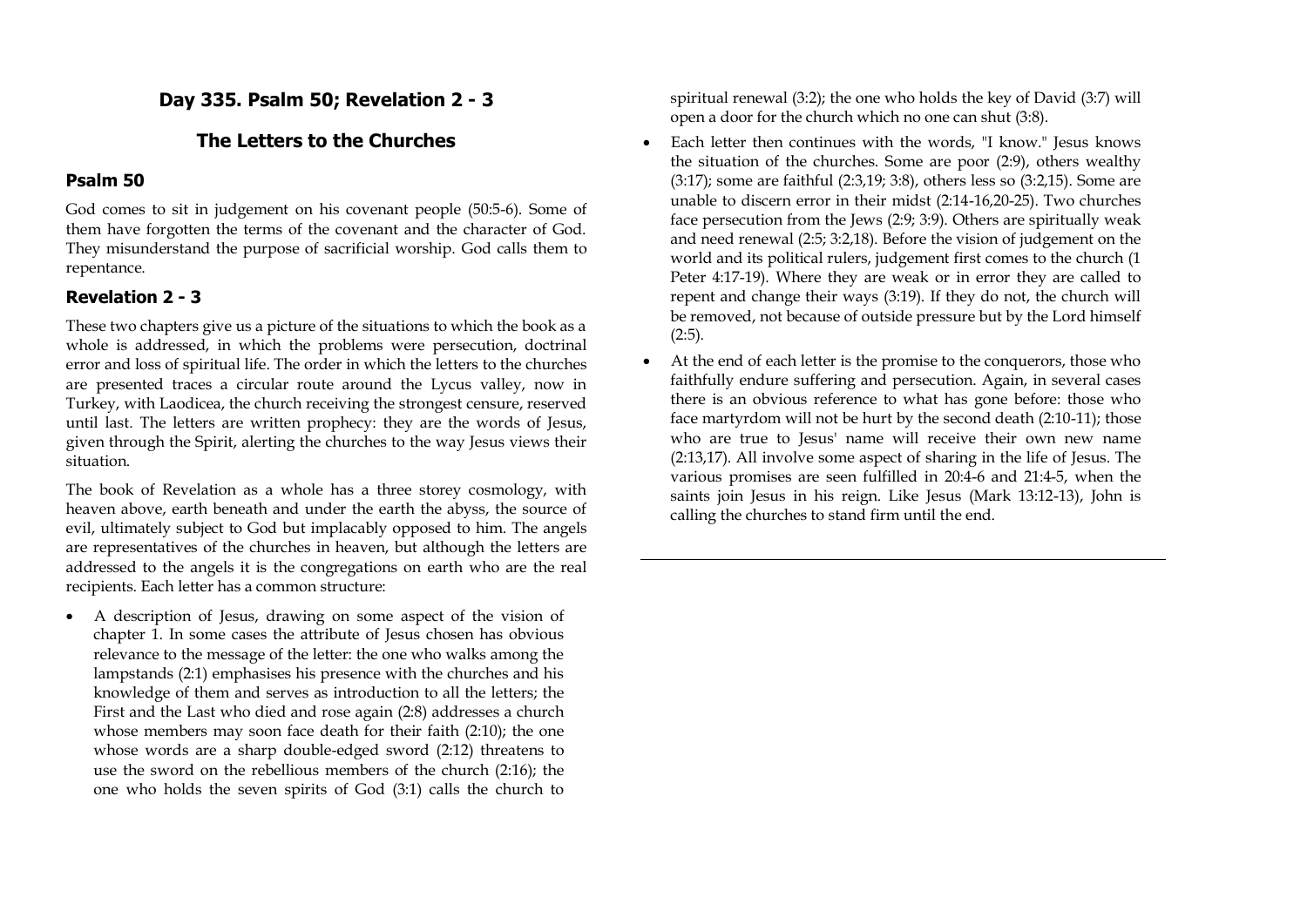# **Day 336. Psalm 98; Revelation 4 - 5**

# **The Lamb on the Throne**

### **Psalm 98**

Worship to the God of all creation and praise for his righteous justice.

## **Revelation 4 - 5**

John has heard the letters directed to the churches on earth. Now he is given a glimpse of heaven. The open door is an invitation to enter and the beginning of the revelation. In response, John is caught up in worship ("in the Spirit", 4:2; 1:10) since it is in worship that we enter the heavenly realms.

John's vision of heaven draws on those of Moses and the elders in Exodus 24:9-11, Isaiah in Isaiah 6:1-5, Ezekiel in Ezekiel 1, and Daniel in Daniel 7:9- 10. As in those Old Testament accounts, the first thing which strikes the eye is a throne (4:2). God is ruling in majesty. He is the sovereign Creator, by whose will all things exist (4:11).

The cherubim, or living creatures (Isaiah 6:2-3; Ezekiel 1:5-11) symbolise the orders of creation - wild animals, domestic animals, birds, and humankind (4:7). The twenty-four elders probably signify the angelic orders, the number drawn from the divisions of the Levitical priesthood (1 Chronicles 24:7-19). All worship the Creator, yielding their crowns, their own areas of authority, to his. The sovereignty of God and the worship of his creation is the principal reality of heaven.

As in Ezekiel 2:9-10, the scroll (5:1) is the will of God. But now follows a most important truth which explains all the rest. God's will can only be exercised on earth by men and women. On the day of creation, God gave authority over the world to human beings (Genesis 1:26-28; Psalm 8:5-6). Our task is to bring about God's kingdom on earth, but because the human race has fallen into sin and no longer obeys God, there is no one qualified to put his will into effect (5:3). The appropriate response for anyone who realises this is to weep (5:4).

But now, Jesus, the perfect representative of the human race, is qualified to open the scroll and put God's will into effect because he has "conquered" (5:5), by which John means that he has overcome the evil powers opposed

to God's will through his death and resurrection. At first, Jesus is introduced in terms which suggest a militaristic and nationalistic Messiah (5:5; see Genesis 49:9-10; Isaiah 11:1-5), but when John actually sees this conquering Messiah, he turns out to be a sacrificial lamb (5:6). Jesus fulfils God's will not by winning earthly battles, but by giving his life, and not only for the people of Israel but for people of every tribe, language, people and nation (5:9). The promises made to Israel as God's treasured possession (Exodus 19:5-6) are now extended to people of all nations (5:10; see also Hebrews 2:5-9 for the recovery of the sovereignty of humanity through Jesus).

Like the ancient kings of Israel, the throne of the Lamb is God's own throne (5:6; see Psalm 45:6-7). The Lamb has seven horns and seven eyes, which are the seven spirits of God (5:6). The number seven stands for completion, so the seven horns and eyes signify omnipotence and omniscience, which were earlier attributed to God the Creator (4:6,11). Like God, the Lamb also holds the seven spirits (see 3:1). Now it is the Lamb who receives the worship not only of Heaven but earth as well (5:8,11,13). It is not only God the Creator who is worshipped, but the Lamb the Redeemer. In the midst of tribulation, Christians are invited to see the Lamb on the Throne as the supreme heavenly and earthly reality and build their lives around it.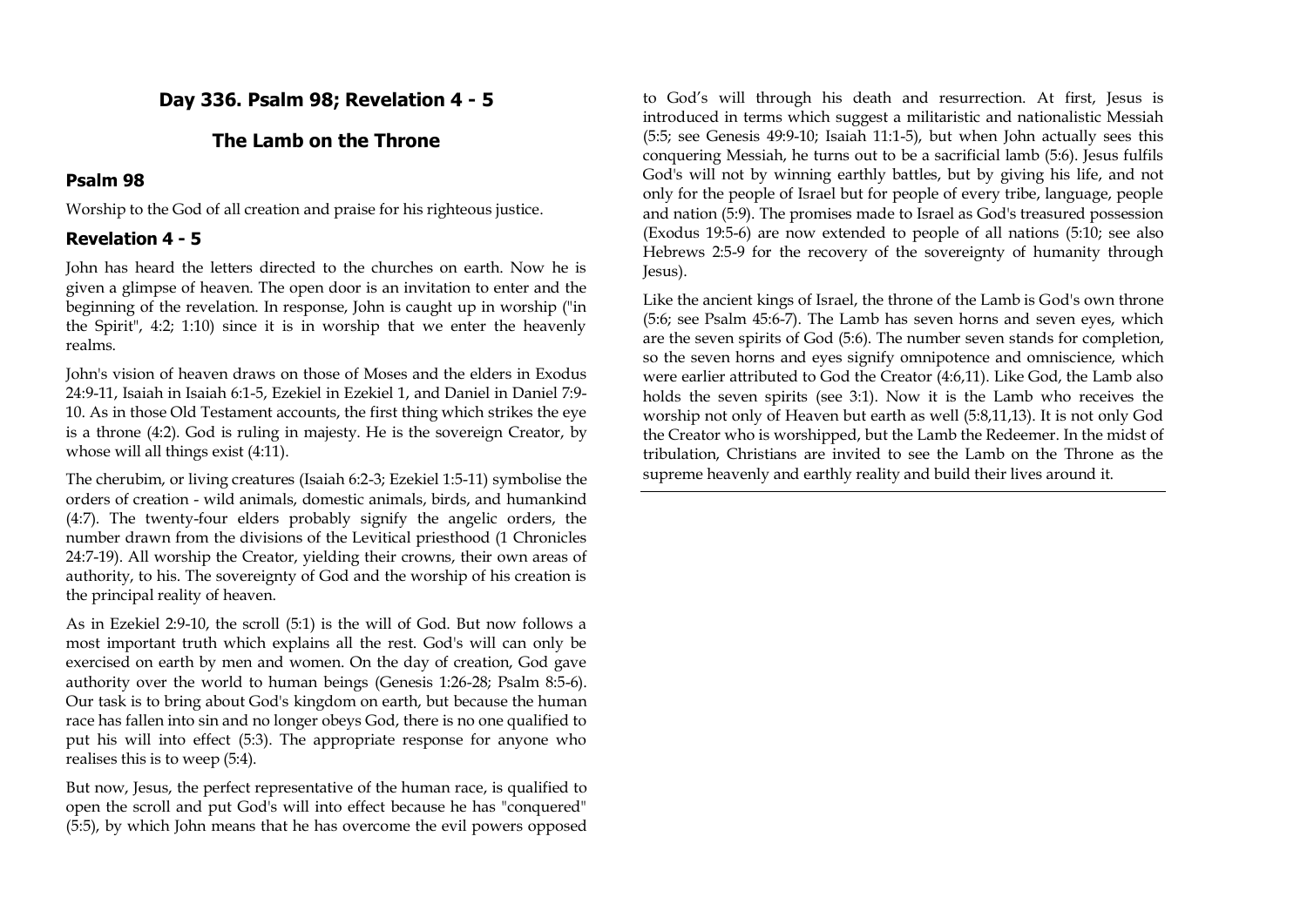# **Day 337. Psalm 148; Revelation 6 - 7**

## **The Seven Seals**

### **Psalm 148**

The whole of Creation praises God.

# **Revelation 6**

By breaking the seals, the Lamb puts into action the will of God contained in the scroll which John had seen (5:1). God's purpose turns out to be judgement on the present world system, culminating in the Day of the Lord.

The famous "Four Horsemen of the Apocalypse" (6:1-8) are based on the visions of Zechariah 1 and 6, but the content of the judgements echoes the words of Jesus in Mark 13. There, he warned of deceivers, wars, earthquakes, persecution, days of distress, false prophets, the darkening of the sun and moon, the falling of the stars and finally the coming of the Son of Man (Mark 13:1-27). He also taught his disciples that the days of distress would be shortened for the sake of the elect (Mark 13:20).

The judgements brought in by the breaking of the seals are reminiscent of Jesus' prophecy. The first horseman suggests war in which powerful world rulers subject others to their sway. The second is warfare again, this time strife and hatred, perhaps civil war or religious hatred. The third rider brings famine, the fourth death through war, famine, illness and wild beasts. While all this is going on the Church is subjected to persecution and the fifth seal allows us a glimpse of the martyrs who are to be killed as the judgement unfolds.

Finally the sixth seal ushers in a vision of cosmic catastrophe, but the emphasis is not so much on physical but political breakdown. The description of the great earthquake is based on a series of Old Testament passages which tell us what the images mean. In Isaiah 2:10-19 the earthquake, during which people hide themselves in caves and among the rocks, is the result of the judgement of God on all the pride and arrogance of mankind in the Day of the Lord. In Hosea 10:8, in a passage also quoted by Jesus, the people of Samaria call on the mountains to hide them as their city is destroyed (Luke 23:30). In Isaiah 34:2-4 the stars which fall are the

heavenly guardians of the rebellious earthly nations and in Joel 2:28-end the darkening of the sun and the turning of the moon to blood take place on the Day of the Lord when God's people are rescued and the Spirit is poured out. Thus the sixth seal describes the Day of the Lord in which the nations are judged and God's people vindicated.

### **Revelation 7**

Having reached the brink of the Day of the Lord, John stops short to show us the fate of the Church, the servants of God (7:3). The reference to the four winds (7:1) recalls the vision of Zechariah 6 and suggests that what is said about the Church in chapter 7 is meant to belong to the same course of events as those in chapter 6. God is holding back or shortening the time of trouble for the sake of the elect. They are sealed like the servants of God in Ezekiel 9 to protect them from the judgement coming on all the rest.

First John hears the elect described (7:4). They are God's chosen, the new Israel, 12,000 from each of the twelve tribes, suggesting the full number. Then he sees them (7:9). The 144,000 and the tribes of 7:4-8 are the same as the multitude. Just as in 5:5-6, what John hears suggests the vindication of Israel by military conquest, whereas what he sees portrays the salvation of the whole world by Jesus' death on the cross. The saved are those from every tribe, nation, people and language whom Jesus has purchased for God (5:9; 7:9) They carry palms to welcome their victorious king and wear white robes to symbolise both victory and purity, both of which are achieved by Jesus' death on the cross (7:13-14).

The promises to the saved are drawn from a variety of Old Testament passages, including Psalm 84, where the psalmist longs to stay day and night in the Temple, Psalms 23 and 121, Isaiah 49:10 and Ezekiel 34:23. The message to the Church is that despite the break-up of earthly systems of government and despite persecution and martyrdom, God's chosen are safe with him and their destiny is assured.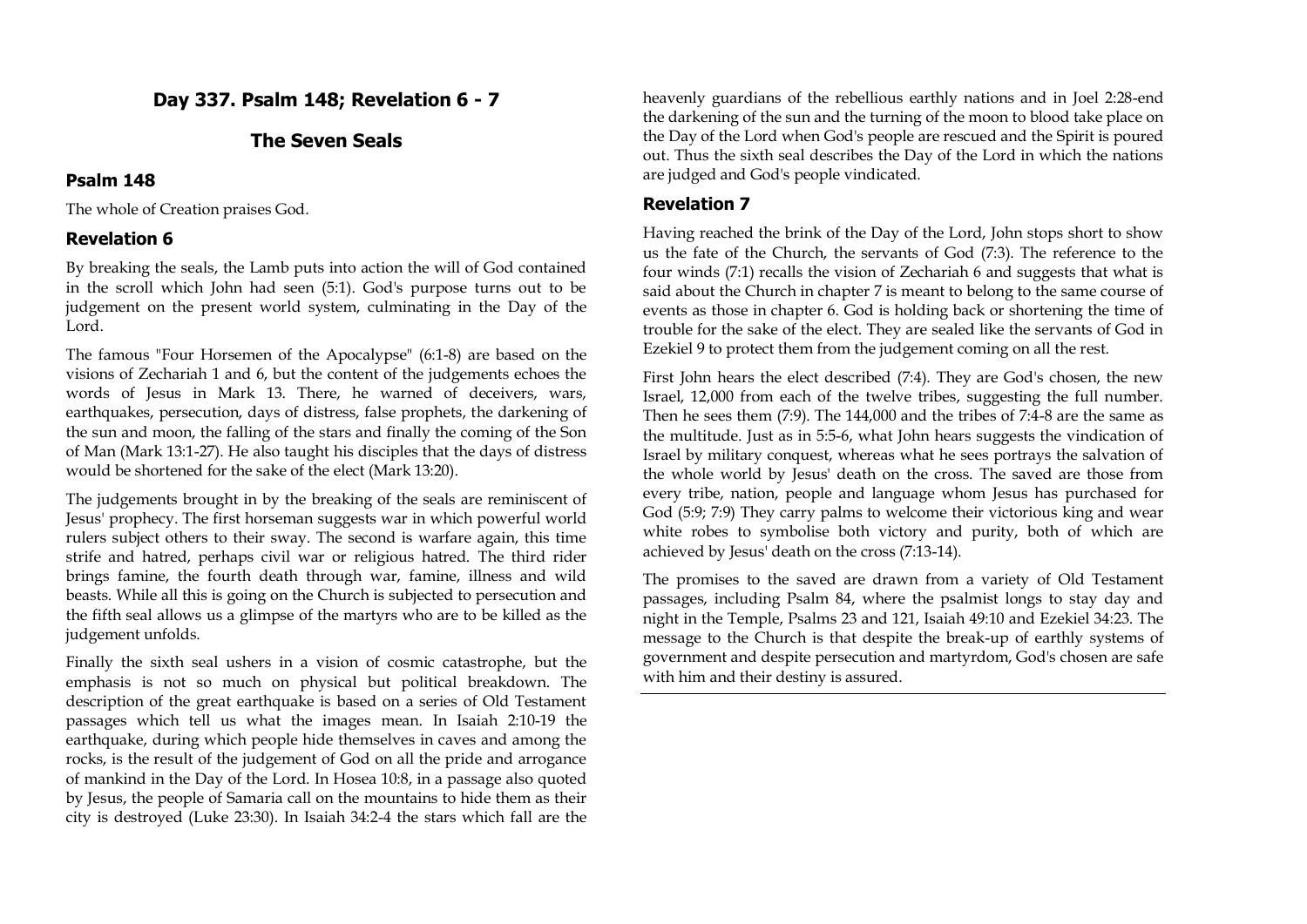## **Day 338. Psalm 76; Revelation 8 - 9**

### **The Seven Trumpets**

#### **Psalm 76**

God brings judgement on the armies of the world.

### **Revelation 8 - 9**

The breaking of the first six seals has led to the Day of the Lord so at the seventh seal we expect the end to come. Instead there is a pregnant pause followed by another series of seven judgements. It cannot be that the seven trumpets are meant to come *after* the seven seals, since the number seven signifies completion. In any case, the fourth trumpet could not come after the sixth seal (6:12-14; 8:12). In fact, each of the series of seven, the seals, the trumpets and the bowls lead to the same point, the Day of the Lord and the coming of the Son of Man. Each series intensifies and fills out the picture of the one before.

At the opening of the seventh seal, the worship of heaven, which goes on day and night (4:8), ceases to make way for the prayers of God's people. Jesus taught us to pray for the coming of his kingdom (Matthew 6:10) and to these prayers, which always go up before God (5:8), is added incense from the altar before God. Thrown on the earth, this produces the traditional symbols of the descent of God as seen at Mount Sinai: thunder, lightning and earthquake (8:5; Exodus 19:16-19).

The appearance of God at Mount Sinai was also heralded by a trumpet, a traditional symbol for the approach of divine judgement (Joel 2:1-2; Zephaniah 1:15-16), so the sound of trumpets follows naturally from the breaking of the seventh seal. Trumpets also sounded before the destruction of Jericho, which blocked the way to the promised land (Joshua 6:20), and there is a hint of this story in the appearance of the ark at 11:19. Trumpets also called people to repentance, especially on the first day of the seventh month leading to the Day of Atonement (Leviticus 23:24; also Isaiah 58:1; Jeremiah 4:5; 6:17; Ezekiel 33:1-4) and the trumpet judgements are meant to lead people to repentance (9:20-21). Finally, Christians knew that Jesus was to come at the sound of the last trumpet (Matthew 24:31; 1 Corinthians 15:52; 1 Thessalonians 4:16).

The first four trumpets bring destruction on the earth, the sea, the rivers and the sky in ways reminiscent of the Egyptian plagues (8:7-12). These affect the physical world; the last three trumpets announce the three woes which affect the people of the earth (8:13). The first woe is reminiscent of the locust plagues of Egypt and Joel 1 and 2, but the locusts come up from the Abyss, the dwelling of evil below the earth. They are released by an evil angel, a star fallen from heaven (9:1; Isaiah 14:12-15), who is probably the same as the ruler of the locusts, Abaddon or Apollyon (9:11). The face of evil is human (9:7) even if the power behind it is demonic, but its power is limited (9:4-6).

The first woe brought torment, the second brings death, this time to a third of mankind, an intensification of the four riders, who killed a quarter (6:8; 9:15). This time the judgement takes the form of an invasion from beyond the Euphrates, the home of the dreaded Parthian empire with its vast army of horsemen, which had already defeated Rome in two decisive battles (9:14,16). Again, their power to kill, symbolised by fire, smoke, sulphur and snakes, originates in the Abyss (9:2,17-19; 12:9). Yet although the judgement is the work of evil, God is totally in command of its timing and its extent (9:15).

Although these terrors are meant to lead people to repent, in fact, like Pharaoh, they only harden their hearts. Whereas in heaven, the worship of God and the Lamb goes on ceaselessly, on earth the worship is of demons and idols (9:20-21).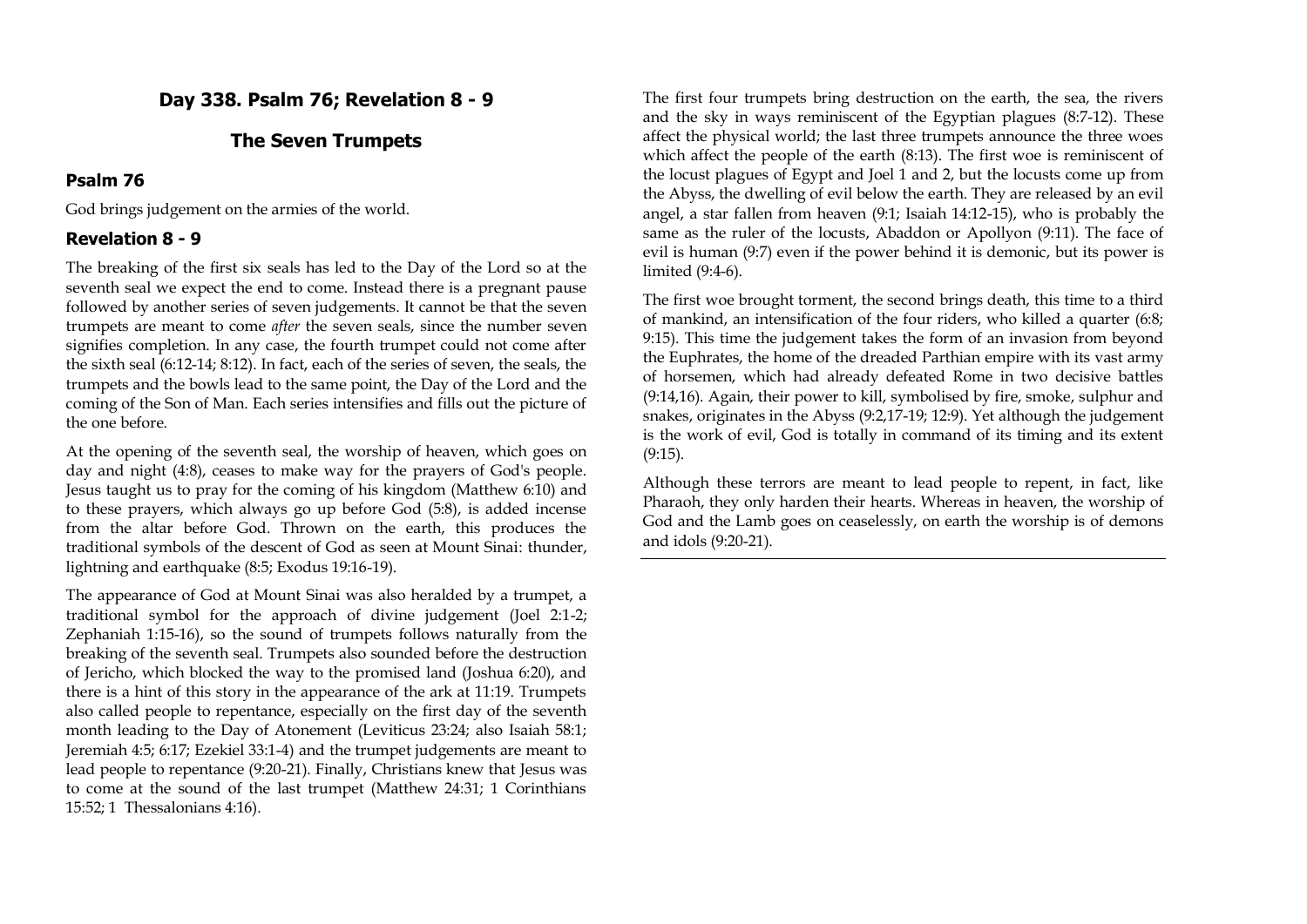## **Day 339. Psalm 17; Revelation 10 - 11**

### **The Two Witnesses**

### **Psalm 17**

God's servant prays for protection and for judgement on his enemies.

## **Revelation 10 - 11**

After the sixth seal, John broke off to describe the Church, safe in God's care (chapter 7). After the sixth trumpet he again breaks into the series to describe the Church, this time as the prophetic witness.

The description of the mighty angel descending from heaven (10:1) takes us back to the throne visions of the Old Testament, especially that of Ezekiel (Ezekiel 1:27-28) and, like Ezekiel, John is soon to be offered an open scroll to eat (10:2; Ezekiel 2:9-10). This is the word of the Lord given to the prophets, which is announced with the roar of a lion (10:3; Amos 3:8). It is a word many people will not listen to because their hearts are hard (Ezekiel 3:4-9). However, John warns us against thinking that what we are about to hear is the whole counsel of God by introducing another series of revelations whose content he is not allowed to write down; some things in the will of God remain a mystery (10:3-4).

Daniel's angel had sworn with upraised hand that the days of tribulation would be three and a half years during which the power of the holy people would be broken (Daniel 12:7). John's angel swears that there will be no more delay. What he is to show is the conclusion of the period of tribulation. So John takes the scroll, which in Ezekiel was written all over with words of mourning and woe (Ezekiel 2:10) and eats it, and like Ezekiel's scroll it is sweet in his mouth (Psalm 19:10) but bitter in his stomach (10:10; Ezekiel 3:3,14).

Having eaten the scroll, he begins to describe the prophetic Church, first as the worshippers in Ezekiel's Temple (11:1; Ezekiel 40:3). Although the outer court is trodden down by the Gentiles for the 3½ years of the tribulation, the inner court is safe (11:2). The next vision describes the Church as the two witnesses, the number required in a court of law to establish the truth of any testimony. It is taken from Zechariah 4, where the two witnesses were Joshua and Zerubbabel (Zechariah 4:11-14). Here, the two witnesses are Moses and Elijah, the greatest of the prophets (11:6; Exodus 7:1-5,17; 1 Kings 17:1), speaking the word of the Lord, which is like fire (Jeremiah 23:29).

The prophetic word enrages the rulers of this age and the prophets are killed by the beast which comes from the Abyss, of which we will hear more in chapter 13 (11:7). The place of their death is the "great city", which stands for every place which refuses the word of God: Sodom, Egypt and finally Jerusalem, where Jesus himself was put to death for the faithful witness he bore (11:8). Then it will seem as if the powers of evil have finally overcome and the power of God's holy people has finally been broken (11:9-10; Daniel 12:7). But just like Jesus, death and apparent defeat soon give way to resurrection. At the end of 3½ years of persecution, the victory of the beast lasts only 3½ days. God's people are brought back to life, like Ezekiel's dry bones - a vast army (Ezekiel 37:10) - and carried up to heaven, while the city is rocked in judgement like Jericho at the sound of the trumpet (11:13; Joshua 6:20). John is calling the Church of his time to remember what the apostles knew, that faithful witness takes place in the face of the anger of the nations and we who are called to bear witness to our faith depend on the protecting power of God (Acts 4:24-31).

The salvation of God's people at the end of the time of tribulation concludes the sixth trumpet and leads on to the seventh (11:14-15). When the seventh trumpet sounds, the kingdom of God, for which his people have been faithfully praying, finally comes (5:8; 8:3; 11:15). The angry nations are subdued (11:17-18; Psalm 2:1-6), the dead are judged (Daniel 12:1-2) and God's prophetic people rewarded (Matthew 5:11-12).

Finally, the Temple is opened and the ark, which was never seen in Israel's worship, is revealed (11:19). God is present with his people while the signs of his coming bring us to the same point as the sixth seal (6:12-14).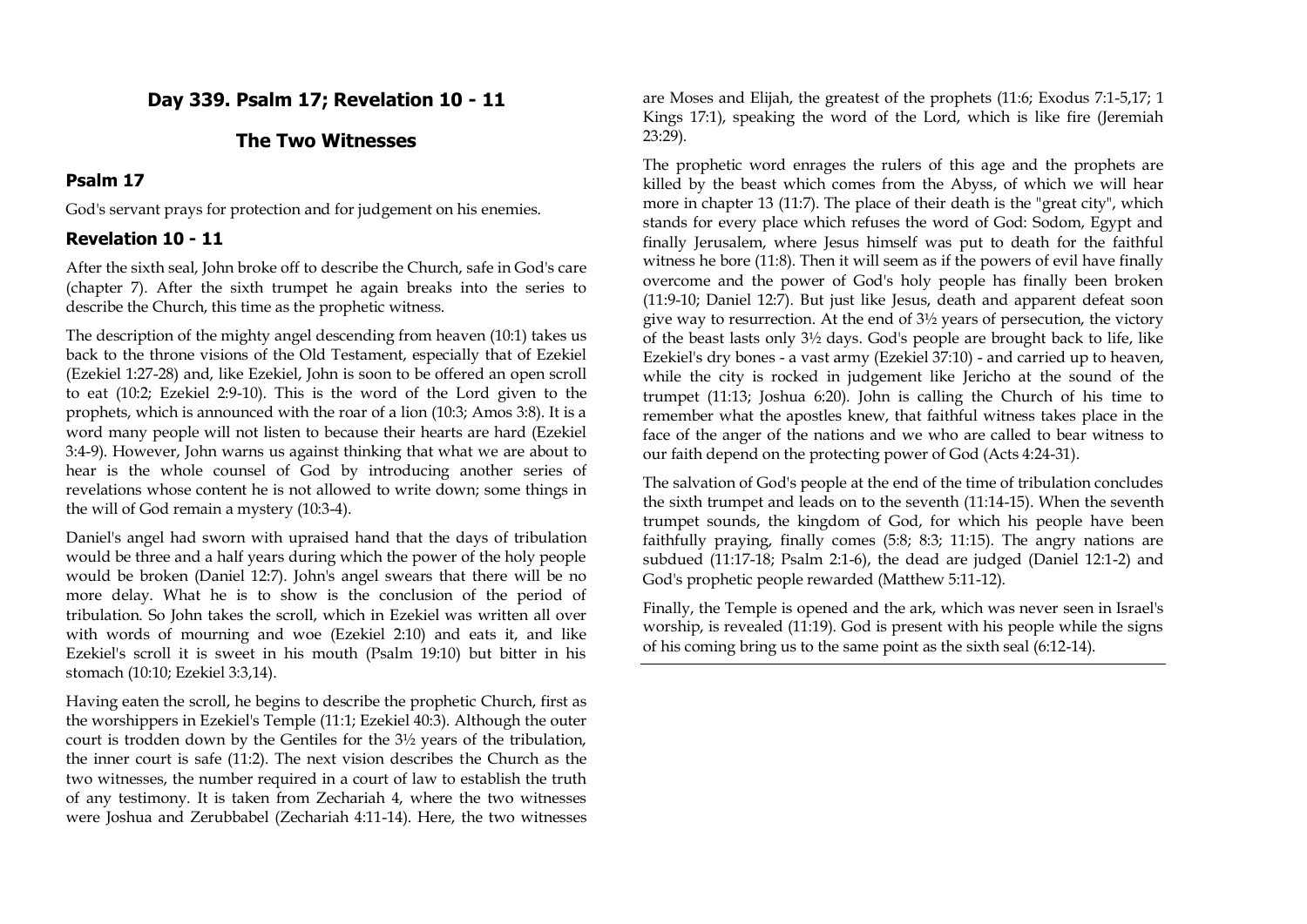# **Day 340. Psalm 124; Revelation 12 - 14**

### **God's People Rescued from the Power of Satan**

#### **Psalm 124**

The Lord protects his people.

#### **Revelation 12 - 14**

The third of the interludes focusing on the fate of the Church sums up the central message of the book: faithful witness, even if it leads to martyrdom, is ultimate victory.

In the figure of the woman (12:1), John parodies the myth of Mother Roma who claimed to be queen of the gods and mother of the world's saviour. Both the woman and the dragon (12:3) are signs in heaven, that is angelic beings or pagan gods, though what begins as a heavenly battle is soon transferred to earth (12:12). In John's vision the woman is mother Jerusalem (Isaiah 66:7-9; Galatians 4:26). Her male child is Jesus, the Messiah (12:5), who ascends to the throne of God. His victory is the dragon's defeat, the downfall of Satan. Michael the angelic representative of God's people, leads the battle as a result of which Satan is thrown out of heaven. No longer can he stand in the heavenly council to accuse God's people (12:10; Job 1:9-11; 2:4-5; Zechariah 3:1). For those in Christ there is no longer any condemnation (Romans 8:1).

The woman is taken to hide in the desert during the time of the persecution (12:6). Here the desert represents a place outside the control of evil, as the people of Israel escaped from Egypt into the desert. There, the woman is carried on eagle's wings (12:14; Exodus 19:4). The dragon attacks her with a river which comes from his mouth. This can only be lies and accusations from the devil, the father of lies. But the earth swallows the river, as it swallowed those who opposed Moses in the desert (Numbers 16:31-32; see Psalm 124).

Having failed to destroy the Church as a whole, the devil turns to individual Christians (12:17), calling on the beast from the sea, the home of chaos and rebellion against God. The beast has similar characteristics to the dragon (13:1; 12:3), except that the crowns are on its horns and on its heads a blasphemous name instead of crowns. This is the whole anti-God

political, social and economic system of which Rome was the current representative. The head which has been wounded and recovered is a travesty of the crucifixion and resurrection and a reference to the myth that the emperor Nero would come back to life. All Greek letters had a numerical value, so every word in the Greek language could be expressed by a number. As well as falling short of the perfect 777, the number 666 (13:18) is the sum of the letters in the title "Nero Caesar".

The political system is bolstered by the work of a second beast, another parody of Christ (13:11). This is the state religion, demanding loyalty from all inhabitants of the empire (13:15) and impressing them by false signs and wonders (13:12-14). No one who refuses such worship can be a full citizen of the empire (13:16-17). Although the numbers of Christians killed for their faith was actually quite small, all lived in constant danger of being denounced and forced to prove their loyalty, a test which meant a choice between abandoning Christ and possible death. In the face of this danger, John writes to strengthen his readers to stand firm with patient endurance (13:10; 14:12).

He reminds them that the triumph of the Lamb and the victory of the saints is assured. The martyrs, who avoid lies and spiritual adultery and follow the Lamb wherever he goes (that is, to death) are the first-fruits of a greater harvest of all God's faithful people (14:4-5). The angels call the world to worship God (14:6-7), announce judgement on Babylon the Great, the city which represents the evil and oppressive system (14:8) and warn those who submit to her that they are storing up wrath for themselves on the day when Babylon is judged (14:9-11).

Then follows the vision of the full harvest at the coming of the Son of Man (14:14), the time when he sends out his angels to gather God's elect (Matthew 24:30-31). The harvest is announced by angels who come out of the Temple (14:15,17-18) since the faithful offer to God the sacrifice of their lives (12:11). What John sees here is not the final judgement but the martyrdom of God's people. They suffer outside the city (14:20; see Hebrews 13:11-14) and their blood goes into the cup of God's wrath, which the persecuting earthly powers will eventually drink (16:6; 17:4-6). John wants his readers to recognise in their persecution and even in their death the coming of eventual judgement on the world. Like Jesus' death on the cross, apparent defeat is really victory.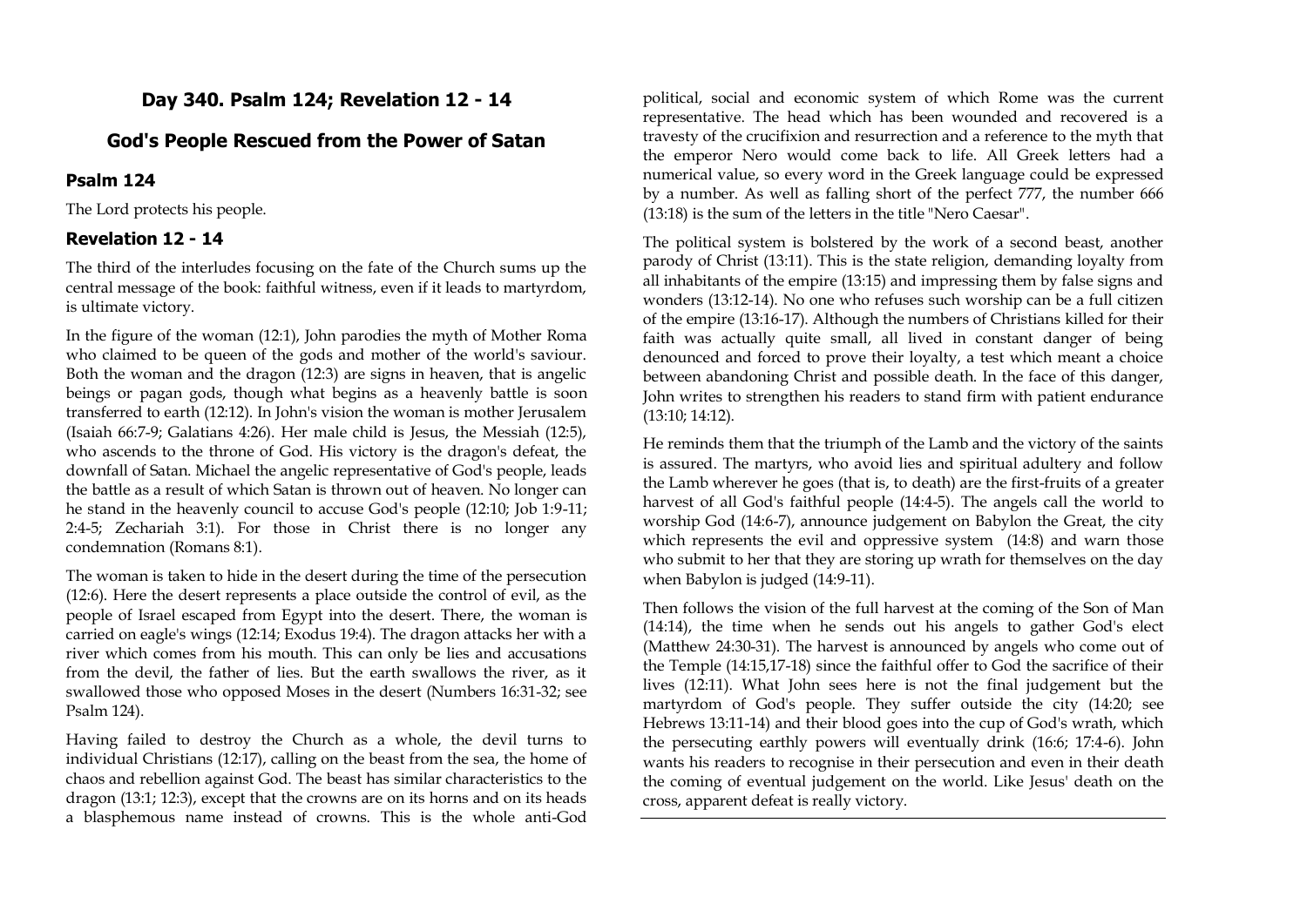## **Day 341. Psalm 35; Revelation 15 - 16**

### **The Seven Bowls**

### **Psalm 35**

A prayer to God for justice.

## **Revelation 15 - 16**

In chapter 12, the woman, the mother of God's people, escaped from the dragon into the wilderness. Here, that hint of the exodus from Egypt, which is another name for the great city, the oppressor of God's people (11:8), is fully worked out. The wine of God's wrath has been made with the blood of the martyrs (14:19-20) and the oppressors are now to be made to drink it (15:1,7; 16:1,19). The seven last plagues are based on the plagues of Egypt and the salvation of the martyrs on the exodus.

The sea of glass before God's throne (4:6) has now become the Red Sea (15:2) and beside it are the conquerors who have safely crossed from death to life, holding their harps (14:2-3; 15:2) and singing, instead of the song of Moses (Exodus 15:1), the "song of Moses and the Lamb" in praise of God Almighty (15:3-4). Jesus has led his people in a new and greater exodus.

The heavenly Temple is now combined with the tabernacle where the Israelites worshipped in the desert (15:5). The tabernacle was the place of the presence of God (Exodus 25:8-9) and it is from his presence that the angels bring the seven bowls of God's wrath. The smoke (15:8) recalls the smoke which descended on Mount Sinai at the giving of the Law (Exodus 19:18) and the smoke that filled the Temple when Isaiah saw the Lord enthroned above the cherubim (Isaiah 6:1-4). The glory of the Lord is the cloud which covered the tabernacle when it was first set up (Exodus 40:34- 35) and later filled the Temple at its dedication (2 Chronicles 7:1-2).

The angels are instructed to pour out the bowls of God's wrath. Like the seven trumpets, the judgements affect earth and sea, rivers and sky, and then the political powers in rebellion against God. They recall the plagues of boils, blood, darkness and hail. The scorching sun (16:8) has no parallel in the exodus plagues but creates a contrast between the fate of those who refuse to repent and those who are redeemed (7:16).

After the four natural plagues come the two political plagues. The darkness falls on the kingdom of the beast, but like Pharaoh its citizens refuse to repent (16:10-11). The kings of the earth who cross the Euphrates to fight the evil empire are summoned there not only by God but by three evil spirits from the mouths of the dragon, the beast and the false prophet (16:13-14). Their own lying and boastful words bring their doom upon them. They gather for the final battle on the Day of the Lord, predicted by Ezekiel, Joel and Zechariah (Ezekiel 38; Joel 3:1-16; Zechariah 14:1-15). Ezekiel placed this battle on the mountains of Israel, Joel in the "valley of Jehoshaphat" and Zechariah outside Jerusalem. John gives it a Hebrew name, "Armageddon" (16:16), or the "mountain of Megiddo", while the words of Jesus (16:15) remind us of his warning about the destruction of Jerusalem (Mark 13:32-37).

16:18 brings us once again to the end of the series of judgements (6:12-14; 11:19). The great city, now called Babylon, is split into three parts and made to drink the cup of God's wrath, prepared by the persecution of his people (16:19; 14:19), while the plague of hail falls on its inhabitants (16:21).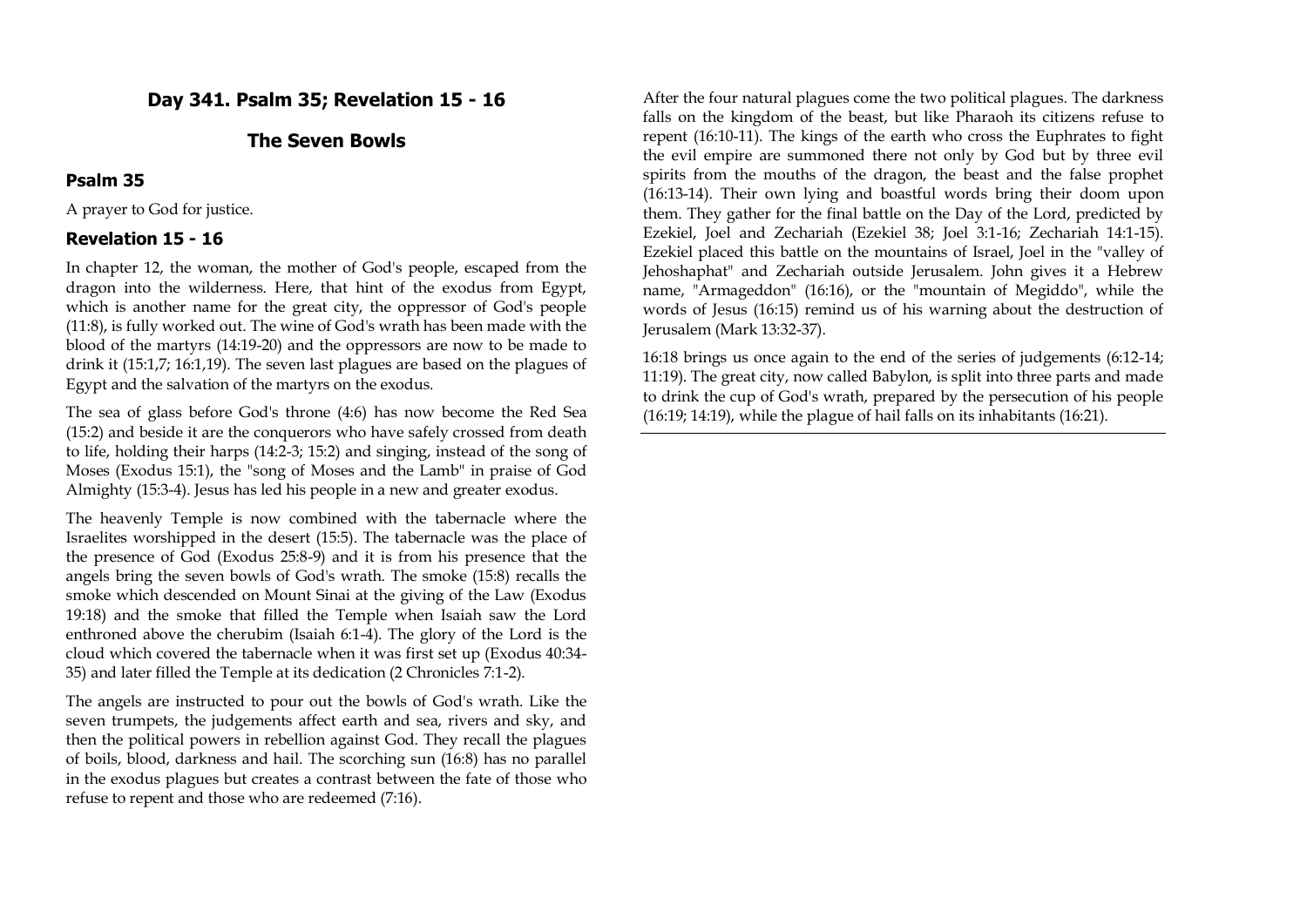## **Day 342. Psalm 75; Revelation 17 – 18**

### **The Fall of Babylon**

### **Psalm 75**

The rebellious nations drink the cup of the Lord's wrath.

#### **Revelation 17 - 18**

Now finally the doom of the oppressor to which all three series of judgements, the seals, the trumpets and the bowls, have led, is celebrated. The vision is introduced by one of the angels who poured out the seven bowls (17:1), so it is a continuation and amplification of the bowl judgements, especially 16:17-21.

In chapter 17, John brings together all the titles by which the Antichrist has been named - the monster who rises from the abyss (11:7), the great city (11:8), the monster from the sea (13:1), Babylon the Great (14:8) and the great whore (17:1) - and identifies them with the city of Rome, the city on seven hills (17:9). By going out into the desert, the place of safety for God's people (12:6,14), John can see the political power in her true colours, as the contemporary representation of the mother of prostitutes, the worship of wealth and power in all ages. Her adulteries are both literal and spiritual, since it is not only sexual license with which the kings are seduced but the love of power. Compared to that of the mother of God's people, however, her finery is tawdry (12:1; 17:4). Moreover, the golden cup from which she drinks is going to turn out to contain the wrath of God, since the abominations and filth in it include the persecution of the saints (17:4,6; see 14:19; 16:19).

Seven is the number which denotes completeness, so it is useless to ask which seven kings John intends. The number is purely symbolic, indicating that with the seventh king the history of Rome comes to an end. The eighth king, with his satanic travesty of God's name, is the Antichrist (17:8,11), the beast from the abyss. A popular myth of John's time expected the emperor Nero to return to recapture Rome with the armies of Parthia from the east. Parthia was the foreign power the Romans most feared, portrayed in the sixth trumpet (9:13-19) and the sixth bowl (16:12-16). For John though, it is not Nero who will return. This is the time when the powers of evil enjoy

their short lived victory (17:12; 11:7-10). The empire on whom the great prostitute sits enthroned, portrayed as both the beast and the many waters (17:2-3), consists of peoples, multitudes, nations and languages. Like the rulers before Nebuchadnezzar's statue (Daniel 3:4-5), they have been forced to worship the emperor's image. In the end, however, John predicts that they will rise and attack the city which enslaves them (17:15-18). In the process they will also make war on the Lamb through his saints, but as we already know, his victory is assured (14:1-5). Once the fall of the city has been dealt with in chapters 17 and 18, the victory of the Lamb will also be described (17:14; 19:11-16).

The song of doom inchapter 18 combines references to the doom of Babylon in Jeremiah 51, of Tyre in Ezekiel 26 and 27, Edom in Isaiah 34 and Nineveh in Nahum 3. It is important that God's people recognise the city's imminent doom and resist the temptation to get involved in her trade and political life (18:4; see Jeremiah 51:6-7,45-50). Rome is simply the contemporary manifestation of political power organised in rebellion against God. Each in its turn is the successor of Babel (Genesis 11:1-9) whose citizens set out to increase their power and make a name for themselves, drawing upon themselves divine judgement.

Like all the prophets before him, including Jesus, John saw the "mystery of lawlessness" already at work in human society (2 Thessalonians 2:7). Any political system organised for its own power and perpetuation carries the seeds of its own destruction - internal strife and the resentment of those on whom its power is built. Like all the prophets, John expected the final judgement to come soon (1:1; 22:20). He used traditional imagery drawn from the Old Testament to predict the fall of Rome, just as Jesus did the fall of Jerusalem. The message of each was primarily for their own generation. The long wait involved in the fulfilment of all these prophecies does not affect either their diagnosis of the situation or the eventual outcome (2 Peter 3:3-13).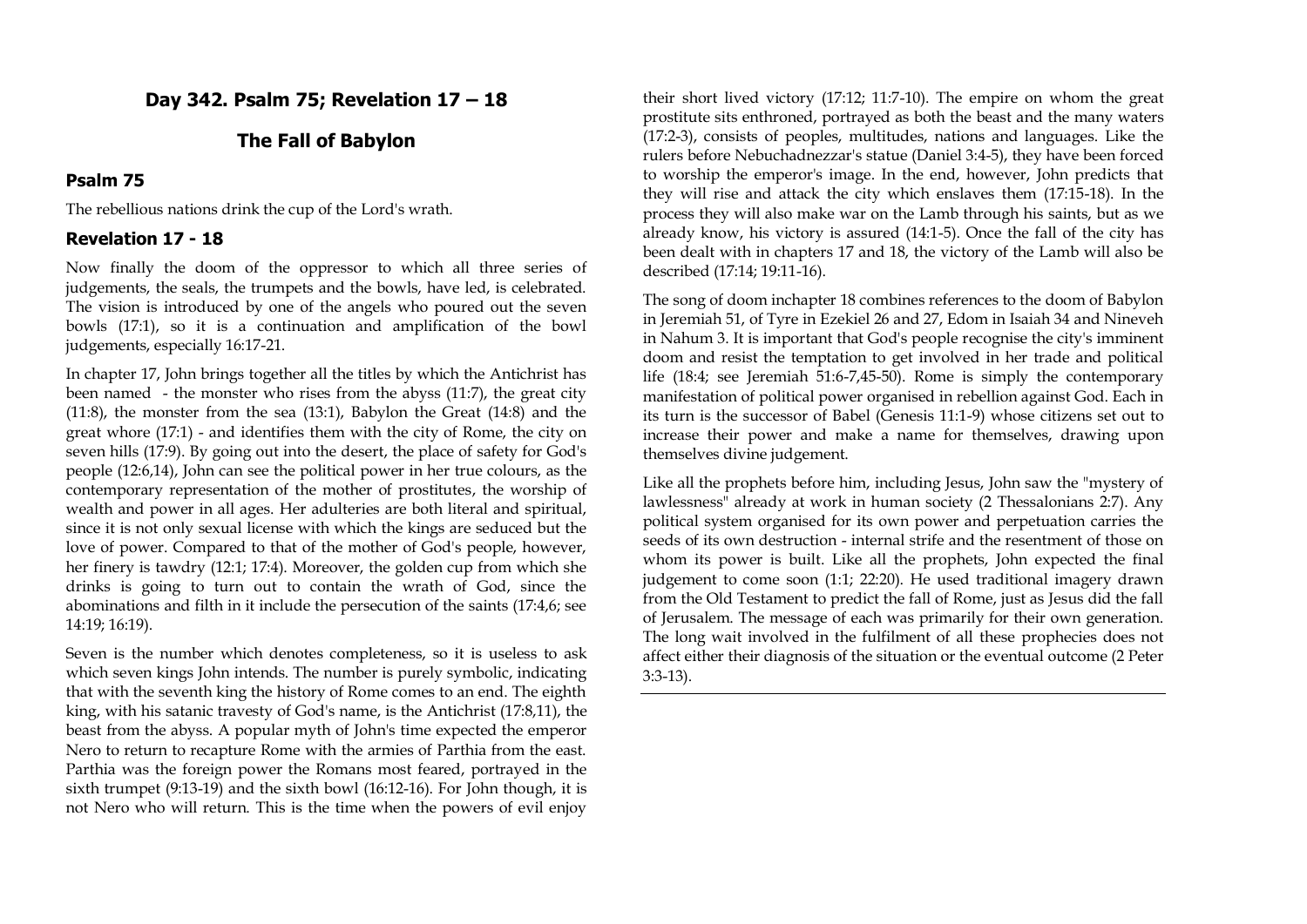## **Day 343. Psalm 21; Revelation 19 - 20**

### **The Last Judgement**

### **Psalm 21**

God's people rejoice in the victory of the king.

### **Revelation 19 - 20**

Now at last we arrive at John's portrayal of the final judgement. In these chapters he is following the time-scale of Ezekiel, in which the judgement arrives in two stages: a first judgement is followed by a period of relative peace, which is broken by the gathering of God's enemies and the final battle. In Revelation the interval of peace between the first and second judgements has become the reign of the martyrs foretold in Daniel.

In 19:1-10 John hears, in 19:11-end he sees. This time the voices rejoice in the salvation Jesus has won. The sounds of a great multitude, rushing waters and thunder (19:1,6) are the praise of the martyrs (7:9-10; 14:2). These begin by rejoicing at the destruction of the Lamb's enemies (19:1-3) to which the voices of heaven add the Amen (19:4). A voice from the throne calls all to worship God (19:5) to which the martyrs respond by celebrating his reign and the wedding of the Lamb. The bride is ready in robes made white by the Lamb's blood (7:13-14) and the wedding arrives in 21:2.

What John sees is a conquering king leading the army of those he has redeemed. But like that of 12:7-12, in which Satan was thrown out of heaven, the battle is a legal battle. The Rider on the white horse is the faithful and true witness (19:11; 1:5). The weapon with which he judges and defeats the nations is the sword of his Word (19:13,15). The blood in which his robe is dipped is that of the conquerors who have died for their witness. It is the blood which flowed from the winepress of God's wrath (14:20) which, even as it flows, prepares God's wrath and the downfall of his enemies. The Rider's robe is stained with the blood of his followers, but theirs are white, made clean by his own death (19:8,14; 7:14). The name on his robe and his thigh is the one because of which he defeats his enemies (19:16; 17:14). The fact that it is written on his robe shows that it is there because of the death of the martyrs; the thigh is the place of the sword, which, as we know, is the sword of the gospel to which they have given

their testimony (19:10). Again the fact that the martyrs have been faithful to death prepares the way for the Lamb's victory.

The final battle, when it comes, is short and decisive (19:19-21). The beast and the false prophet are captured and thrown into the fiery lake (Matthew 25:41), where they are not killed but tormented day and night (20:10), while their army is destroyed. The call to the birds to clean up the dead bodies recalls the story of Gog and Magog (Ezekiel 39:17-20) which John will be using in his description of the final battle in 20:7-10. Before that, however, comes the thousand year reign promised to the martyrs (3:21). Although they have died and been raised in the first resurrection (20:5-6), they reign on earth over those who have not been destroyed in the battle of Armageddon. This interval of peace at the end of history, during which the devil is restrained, fulfils the hope of Daniel 12:1-3 for a resurrection of the martyrs. They are the "holy ones of the most high" of Daniel 7:27, who reign over the kingdom of God.

However, the millennium is not the end, since death, the last enemy, remains to be destroyed. After the thousand years, the devil is released, and here John reverts to Ezekiel's plan, in which Gog and Magog attack the peaceful city of God's redeemed people (20:7-9; Ezekiel 38:8-9). However, the hordes of God and Magog are also swiftly defeated and this time the devil joins his instruments, the beast and the false prophet, in the lake of burning sulphur (20:10).

After the defeat of the devil comes the second resurrection. The throne of God, which was the first thing John saw when heaven was opened (4:2), appears again (20:11). This time, the old creation, including both earth and heaven, not only disappears but flees, unable to stand the moral grandeur of God's presence. After the judgement, its place will be taken by a new heaven and a new earth (21:1). Each person is judged according to two books. The first includes a record of their deeds, the other, which balances it, is the Lamb's book of life. No one is admitted to life on the basis of their deeds, but only according to whether their names have been recorded from the foundation of the world in the Lamb's book (13:8; 17:8; Ephesians 1:4). Thus God's mercy overrides human sinfulness, although it remains possible for some to be blotted out of the book (3:5). Their fate is the second death, joining death and Hades, the beast and the devil in the burning lake  $(20:15)$ .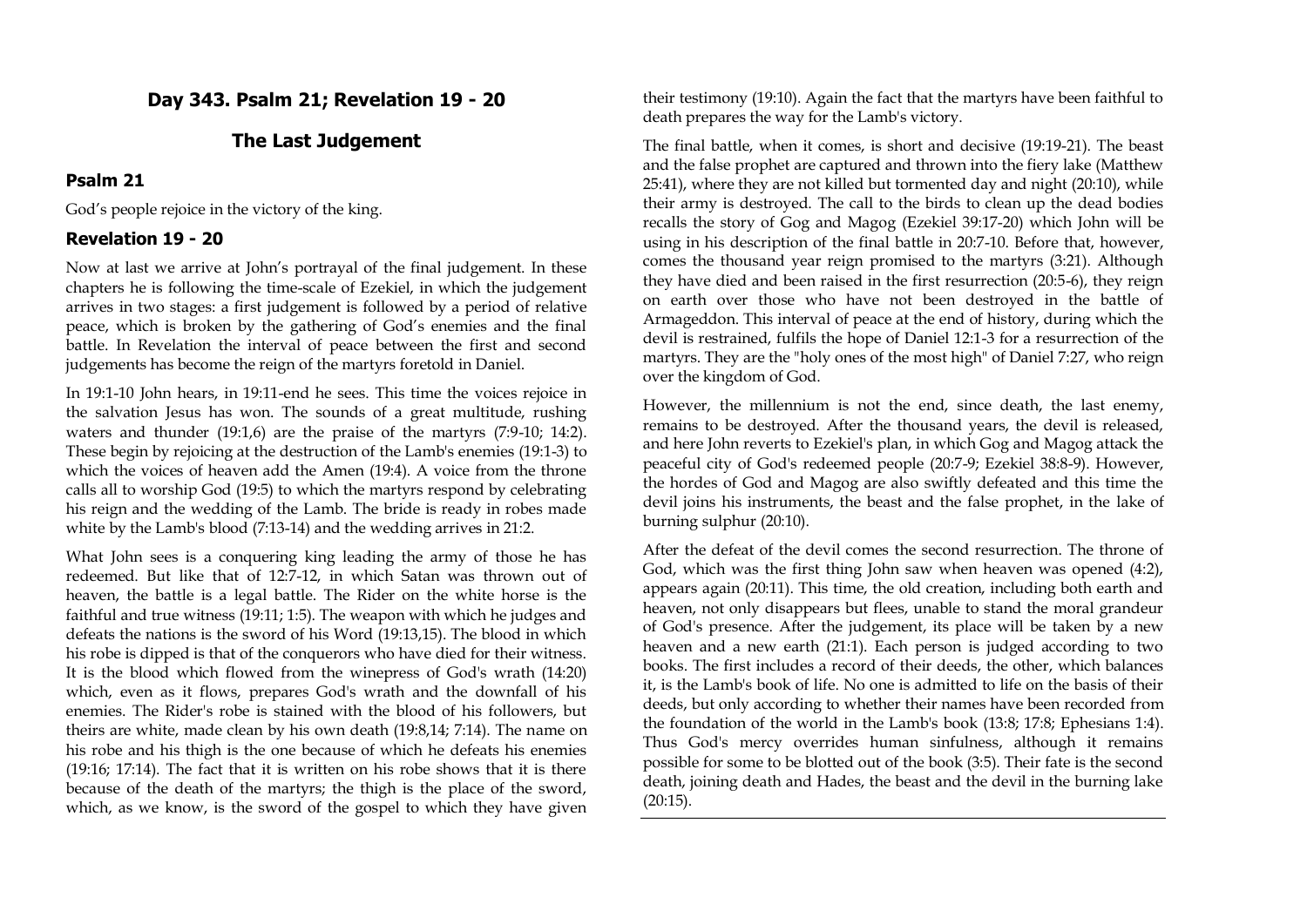# **Day 344. Psalm 45; Revelation 21 - 22**

## **The Holy City**

### **Psalm 45**

A wedding song for the victorious King.

## **Revelation 21 - 22**

Judgement is complete and the old creation makes way for a new heaven and a new earth. But these are not simply an anticipation of things to come; they are constantly taking shape in the fallen world. As well as living in hope and expectation, God's people are called to discern the signs of his coming kingdom in the here and now.

The earth and heaven, which have fled (20:11), are replaced by a new heaven and a new earth, which is to be the home of God's people. In the new heaven and earth there is no more sea. The element of primeval chaos in rebellion against God, the place from which the beast emerged to persecute God's people (13:1), is no more. In the new heaven and earth all the hopes of Israel for redemption are fulfilled:

- The new heaven and new earth are drawn from Isaiah 65:17-end and 66:22-23. Here there will be no more fruitless toil or early death. Nature will be in harmony, there will be peace and prosperity and all humankind will worship the Lord (66:23).
- The Bride now appears in splendour (21:2,9). Israel, first unfaithful (Hosea 1:2; Jeremiah 2:1-13) then forsaken (Isaiah 54:1-8) is now to be married (Isaiah 62:1-5).
- God dwells in the midst of his people (21:3). The promises of Emmanuel (Isaiah 8:9-10; Psalm 46:7,11; Matthew 1:22-23; 28:20) and the presence of God in the Temple (Exodus 25:8; 1 Kings 9:3) are fulfilled.
- The universalist hope is also fulfilled. All nations come to worship the God of Israel (21:22 - 22:5; Isaiah 19:23-25; 45:22-23; 60:10-14; Zechariah 14:16-21), but now Israel is represented by the Lamb and his apostles (21:14).

The words of God from the throne recall the words of Jesus on the cross as recorded in John's gospel. As Jesus died proclaiming, "It is accomplished," (John 19:30) now God the Father proclaims, "It is done" (21:6). Jesus said, "I am thirsty," (John 19:28) and after his death water flowed from his heart (John 19:34). Now God promises to all who thirst a spring of the water of life (21:6; John 7:37-39). Jesus' death on the cross is the source of all the blessings God's people enjoy in eternity.

The bride, the wife of the Lamb, is described by one of the angels of the seven bowls, to point the contrast with the great whore (21:9; 17:1). This time John is carried in the Spirit to a very high mountain (17:3; 21:10) signalling a comparison with Ezekiel's vision of the restored city and its Temple (Ezekiel 40:1-2). The city shines with the glory of God. Its gates and measurements are all multiples of 12, since this is the fulfilment of the hopes of Israel, but its foundations are the apostles of the Lamb because this is the Church, the new Israel (21:12-14). Its cubic shape is an echo of the Holy of Holies, the place of God's presence. Its size is truly enormous (21:16-17) because it receives the whole world (21:24-26).

However, whereas Ezekiel's focus was almost exclusively on the restored Temple, in the new Jerusalem there is no Temple at all (21:22). God and the Lamb are personally present and the people of the city do not need a special place of worship. Instead of carefully and rigidly excluding everyone except God's people, as Ezekiel does, the kings of the earth, who had fought against them, now come into the city (21:24). There is no boundary between secular and sacred; the glory and honour of the nations is acceptable (21:26). It is not the secular which is excluded but the sinful (21:8,27).

Like the city and the sea before God's throne, the river of the water of life is clear as crystal (4:6; 21:11; 22:1). In place of the trees on either side of the river of Ezekiel's vision (Ezekiel 47:7) stands the tree of life yielding fruit every month, which if a person eats he will live for ever (22:2; Genesis 2:9; 3:22); and the leaves of the tree are for the healing *of the nations* (22:2; compare Ezekiel 47:12).

The servants of God now serve God in his presence and bear his name. They come into his presence because they share his character (22:3-4; John 14:1-6; 1 John 3:1-3). Whereas in the millennium the martyrs rose to reign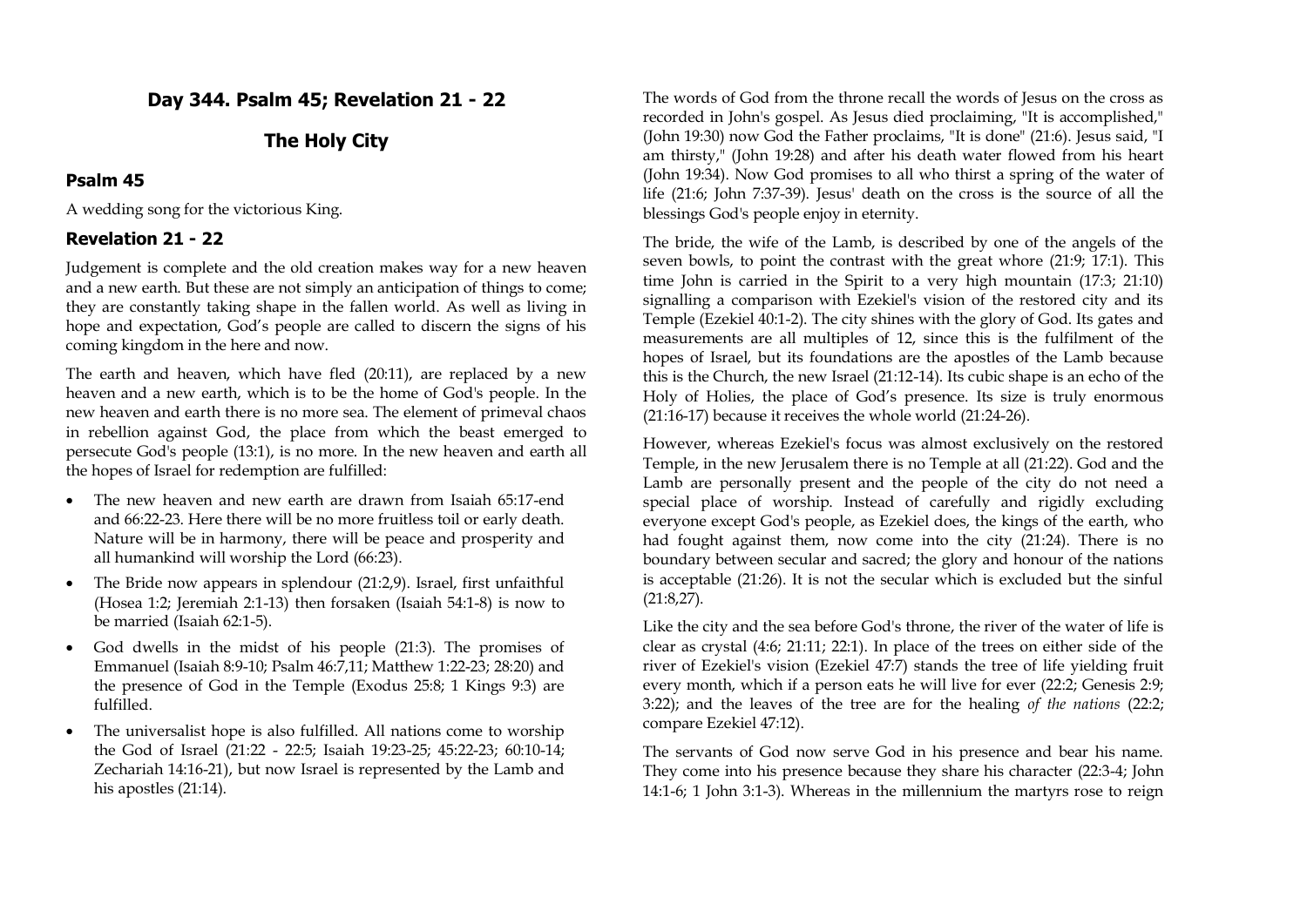with Jesus, in the new heaven and the new earth all God's servants reign with him (22:5; Romans 5:17).

At the end of almost all apocalyptic books comes a command to seal up the book, denoting a set time at which God's promise is to be fulfilled (Daniel 12:9 is an example). To John, however, the command is not to seal the book (22:10). All that is written in it will happen soon. In the meantime, God's people are to be ready for his coming by living holy lives, drawing on the water of life freely available (22:11,14,17). In fact, the holy city is not only a future reality but a present one (3:12). It comes down out of heaven from God eternally and all who love him may have a foretaste of its reality now through the Spirit and the Bride, who both look forward to its final fulfilment (22:17).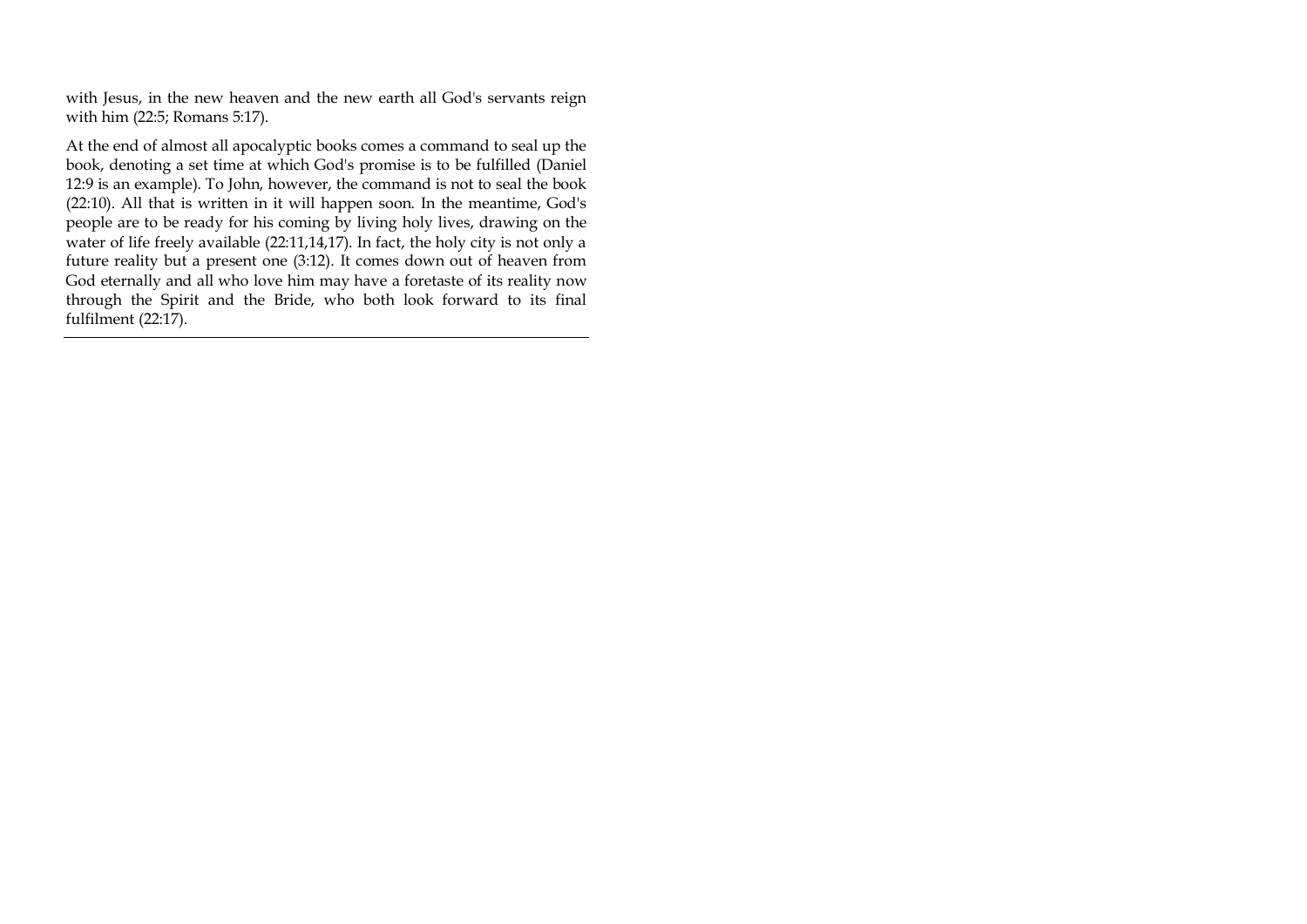**Day 345. Psalm 73; Jude**

# **Truth and Error**

#### **Psalm 73**

The writer relates the experience of doubt, in which he nearly lost his faith (73:2), brought on by comparing the lot of the wicked with his own. Since he is going to relate the thoughts that plagued him during his time of doubt, he begins by stating the conclusion of his struggles (73:1).

His troubles began when he started to pay attention to the prosperity of those who ignored God. This began to affect him in his spirit with an attitude of envy, swayed as he was by the confident arrogance of the rich and godless people among whom he lived (73:3). So he relates how they seemed to him: sleek of body, proud in spirit, evil in mind and arrogant and malicious in speech (73:4-9). Their attitude and behaviour made God seem remote. These rich people seemed more powerful than God (73:10- 11). There seemed no use even in trying to live a good life (73:12-14).

Nevertheless, the writer kept quiet. He did not spread his doubts among his friends (73:15). But his efforts to understand the situation met with no success until he came to worship (73:16-17), and in the experience of worship he came back into the right relationship with God. There he began to see below the surface and the real situation of those whom the world looks on with admiration. Their pride and prosperity are merely ephemeral; their wickedness will end in ruin (73:18-20).

"Heart," "soul" and "spirit" (73:21) refer to mind, will and emotions, which had all been affected by his loss of faith. But although he nearly slipped, God remained steadfast (73:23). In the end he realised that a loving relationship with God is its own reward. Nothing on earth can give the joy and fulfilment which it brings (73:25-26). There is no mention of a future life here; "heaven" is a present reality, the dwelling of God and his angels. The writer's hope is for this life only, and even in this life loving, trusting and serving God is the source of all goodness.

#### **Jude**

Jesus had taught in the parable of the wheat and the tares that the kingdom of God would include in its midst those who were false and unfaithful

(Matthew 13:24-30,36-43) and this was what the early Church experienced (Galatians 2:14; Philippians 3:2; Colossians 2:8; 2 Timothy 3:6; 1 John 4:1). So although Jude would have liked to write on the subject of truth, the greater need is to warn against error (3). The main characteristic of the false Christians seems to be their licentiousness, rejection of authority and lack of concern for the fellowship (4,8,10,12). It is not clear exactly what their teaching was, but its overall effect was "antinomianism" - refusing to acknowledge the claims of law and rejecting standards of Christian behaviour.

Jude's reply is that these people are certainly heading for judgement and in verses 5-7 he cites the example of the Israelites who died in the wilderness (Numbers 14:26-30; 1 Corinthians 10:1-11), the angels who went astray before the Flood (Genesis 6:1-4) and the people of Sodom and Gomorrah (Genesis 18:20-21). The smoke from the cities (Genesis 19:27-28) suggests the lake of fire to which the unfaithful will be consigned (7; Matthew 13:42; 25:41; Revelation 20:10,15).

The reference to Michael and his dispute with the devil (9) is based on the Jewish book, the "Assumption of Moses", most of which is now lost. Here Michael is given the job of burying Moses' body when the devil tries to intervene. Enoch (14) was an especially important figure for Jews of the first century, the seventh (the perfect number) in descent from Adam (sixth in our counting) and the one who "walked with God" (Genesis 5:24). The prophecy in 14-15 is drawn from the apocalyptic book of 1 Enoch.

These false Christians may be claiming to have the Spirit, but they do not (19). The fruit of the Spirit enables people to keep the law by nature (Galatians 5:22-25) whereas they are law-breakers. Those who want to live the life of Christ must avoid evil and live by the Spirit, whose fruit is love (20-21). Towards those who waver in the face of false teaching they are not to be unduly harsh (22), persuading them to return to the right path if possible, but avoiding the pollution of their doctrines or their lifestyle (23). Faced with the danger of being led astray themselves, they must be sure that God is able to keep them from falling (24-25).